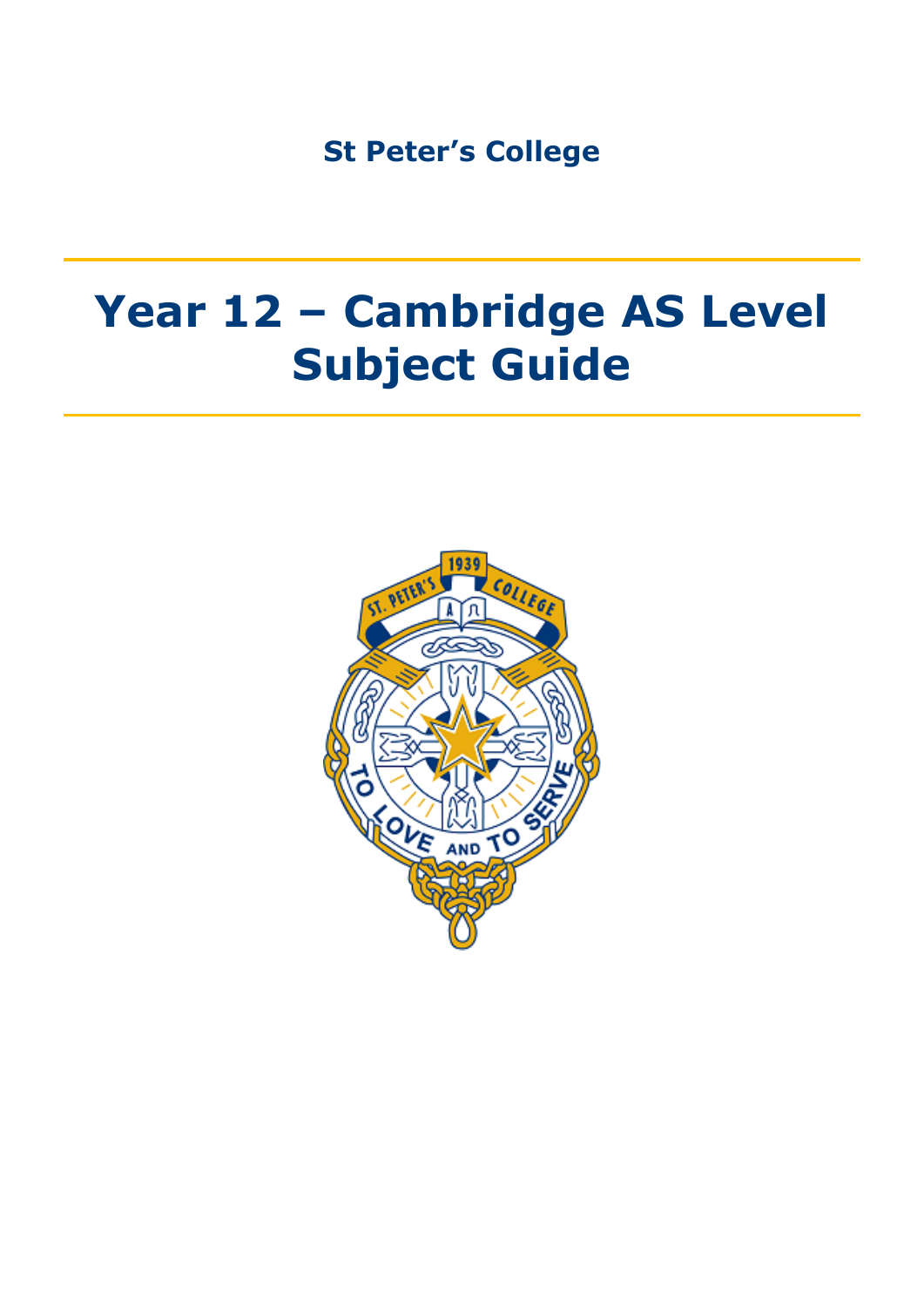# **Table of Contents**

| Cambridge AS Level Compulsory Subject Outline 3 - 4 |
|-----------------------------------------------------|
|                                                     |
|                                                     |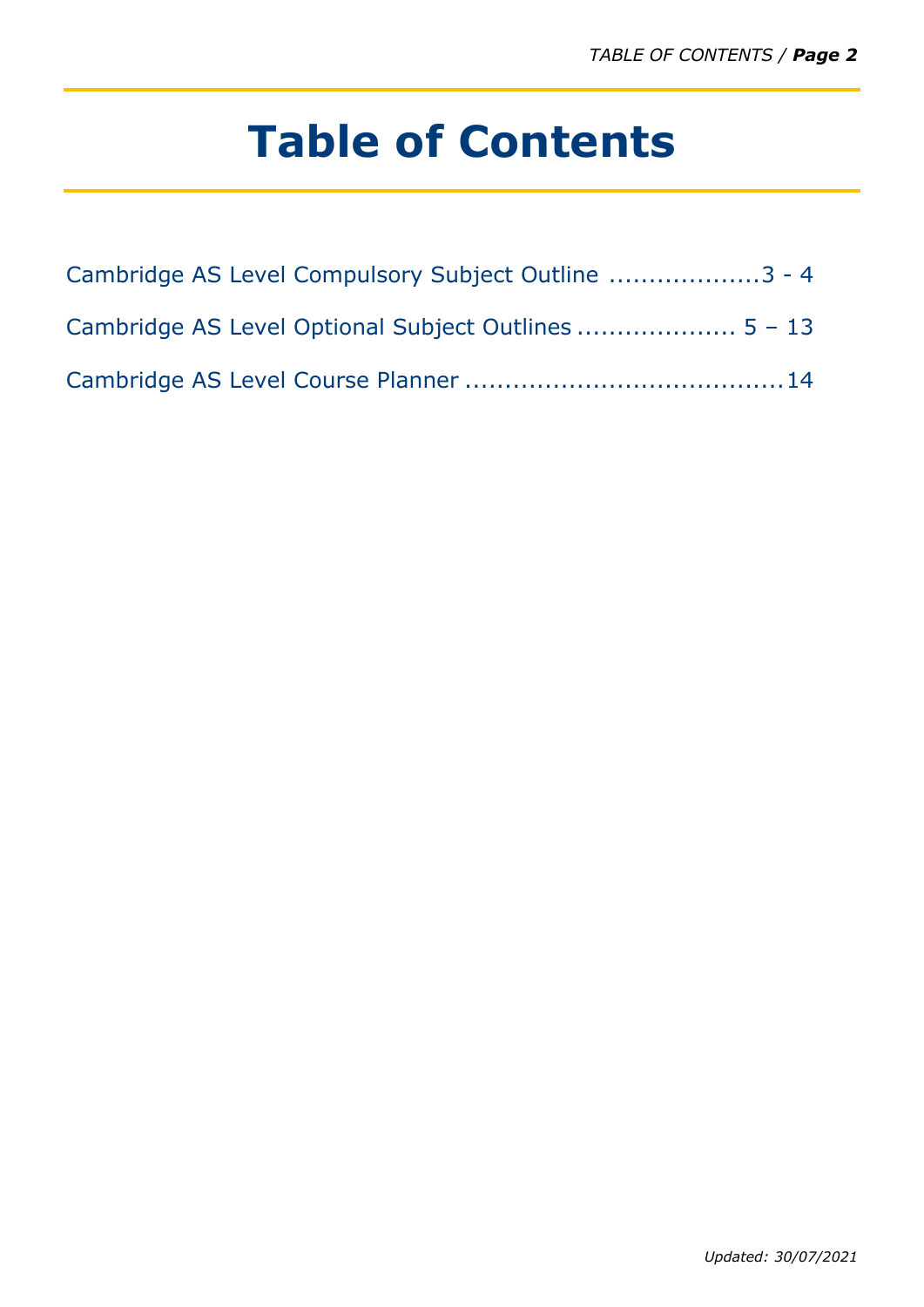### **CAMBRIDGE AS LEVEL COMPULSORY SUBJECT OUTLINE**

### **THEOLOGY & PHILOSOPHY FACULTY Head of Faculty: Dr Daniel Stollenwerk, [dstollenwerk@st-peters.school.nz](mailto:dstollenwerk@st-peters.school.nz)**

### **Year 12 Theology & Philosophy University Prep/Scholarship**

| <b>ENTRY REQUIREMENTS</b>                                 | <b>Leads to</b>                                                  | <b>COURSE COSTS</b> |
|-----------------------------------------------------------|------------------------------------------------------------------|---------------------|
| Invitation from the Theology and<br>Philosophy Department | 13 University of Waikato<br>Ethics Paper;<br>RS Scholarship Exam | \$16                |

### **COURSE DESCRIPTION**

For those students who do well in 11 IG World Religions, the Faculty of Theology and Philosophy offers a fairly high-level introduction to the protagonists, foundations and principle themes of Philosophy and Theology including Plato, Aristotle, rationalism, empiricism, ethics, belief, conscience, free will and determinism. They further consider the Philosophy of Religion, reflecting on the arguments for the existence of God, religious experience, the religion/science debate, the problem of evil, and life after death. Special attention is paid to essay writing as students prepare to take the RS Scholarship exam at the end of the year.

### **Year 12 Theology and Philosophy ENTRY REQUIREMENTS Credits COURSE COSTS** Successful completion of Level 1Ncea or 11IGCSE Successful completion of Level Incea or TITGCSE<br>World Religions 24 **COURSE DESCRIPTION** As an alternative to the University Prep/Scholarship course year 12 students may follow a course in four NCEA Achievement Standards each worth 6 credits, each assessed internally. The first Year 12 NCEA standard analyzes the Biblical theme of call and its influence on such contemporary figures as Mother Teresa and Dr Martin Luther King. Students subsequently focus on the changes in the Roman Catholic Eucharistic tradition from its roots in the Passover and inception at the Last Supper to how it is celebrated today in St. Peter's College beautiful chapel. As a powerful way of studying World Religions, Level 2 students then consider suffering in Judaism, Christianity and Buddhism. The final standard analyzes the

St. Peter's College service programme in light of the social doctrine of the Church.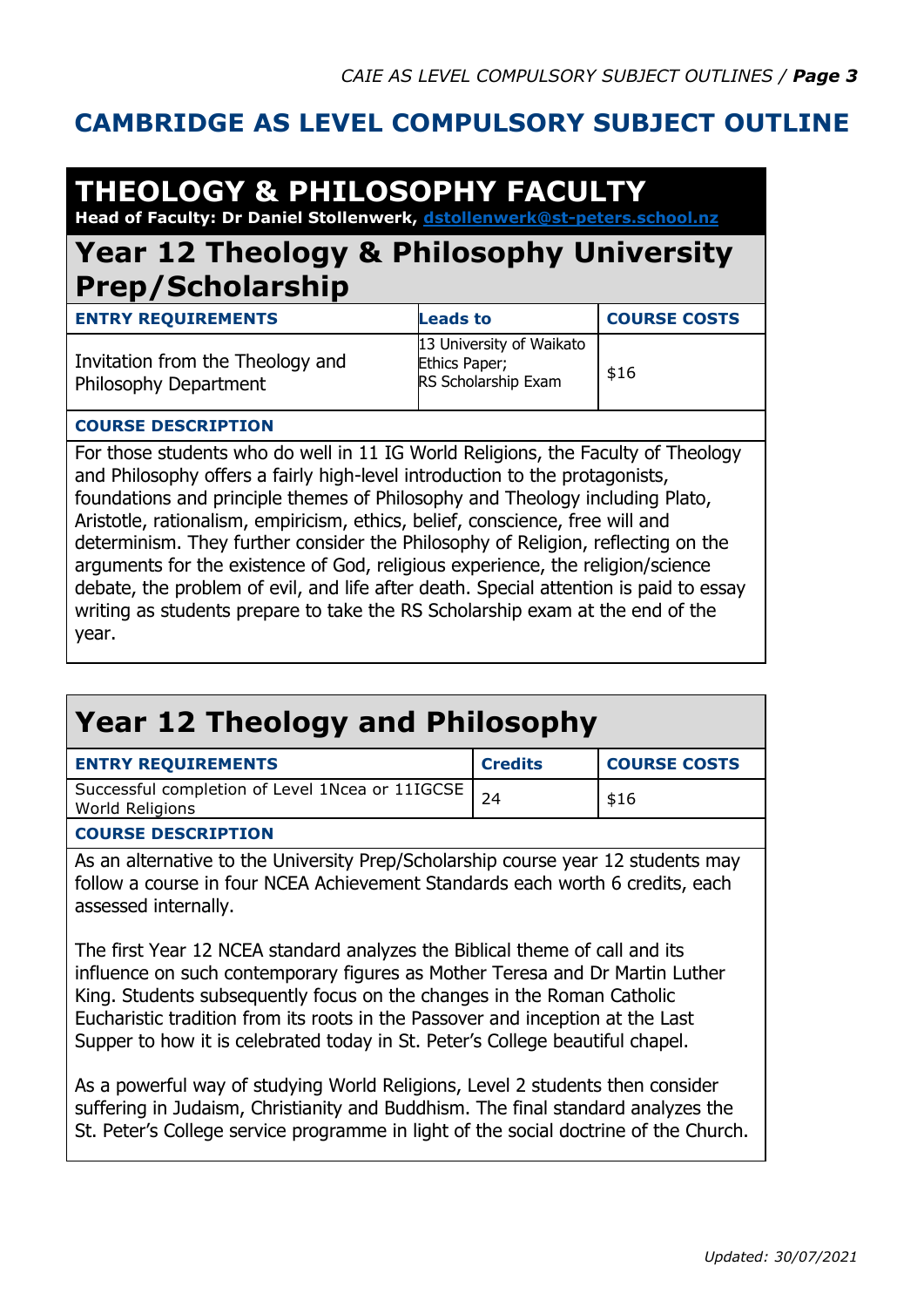### **ENGLISH FACULTY**

**Head of Faculty: Mr Stacy Humpage, shumpage@st-peters.school.nz**

# **AS English**

| <b>ENTRY REQUIREMENTS</b>                                                                                                                                                                                                                                                                                              | <b>COURSE COSTS</b> |
|------------------------------------------------------------------------------------------------------------------------------------------------------------------------------------------------------------------------------------------------------------------------------------------------------------------------|---------------------|
| at least a C in IGCSE English                                                                                                                                                                                                                                                                                          | \$15                |
| <b>COURSE DESCRIPTION</b>                                                                                                                                                                                                                                                                                              |                     |
| This is an important one year 'pre-university' course in which students continue to develop subtler<br>awareness of classic Literature from different time periods in Literary History. This course provides<br>students with their University Entrance Literacy and so forms a crucial part of their Year 12 studies. |                     |

students with their University Entrance Literacy and so forms a crucial part of their Year 12 studies. Similar to Year 11, students will write four essays in total covering Shakespeare, poetry, short-stories and unseen texts. Not only do students extend their writing skills, but also their critical thinking and analytical abilities. The Literature texts are all of international critical acclaim and especially rich thematically, allowing students to connect them to both their original contexts and the modern day.

### **END OF COMPULSORY SUBJECT OUTLINE**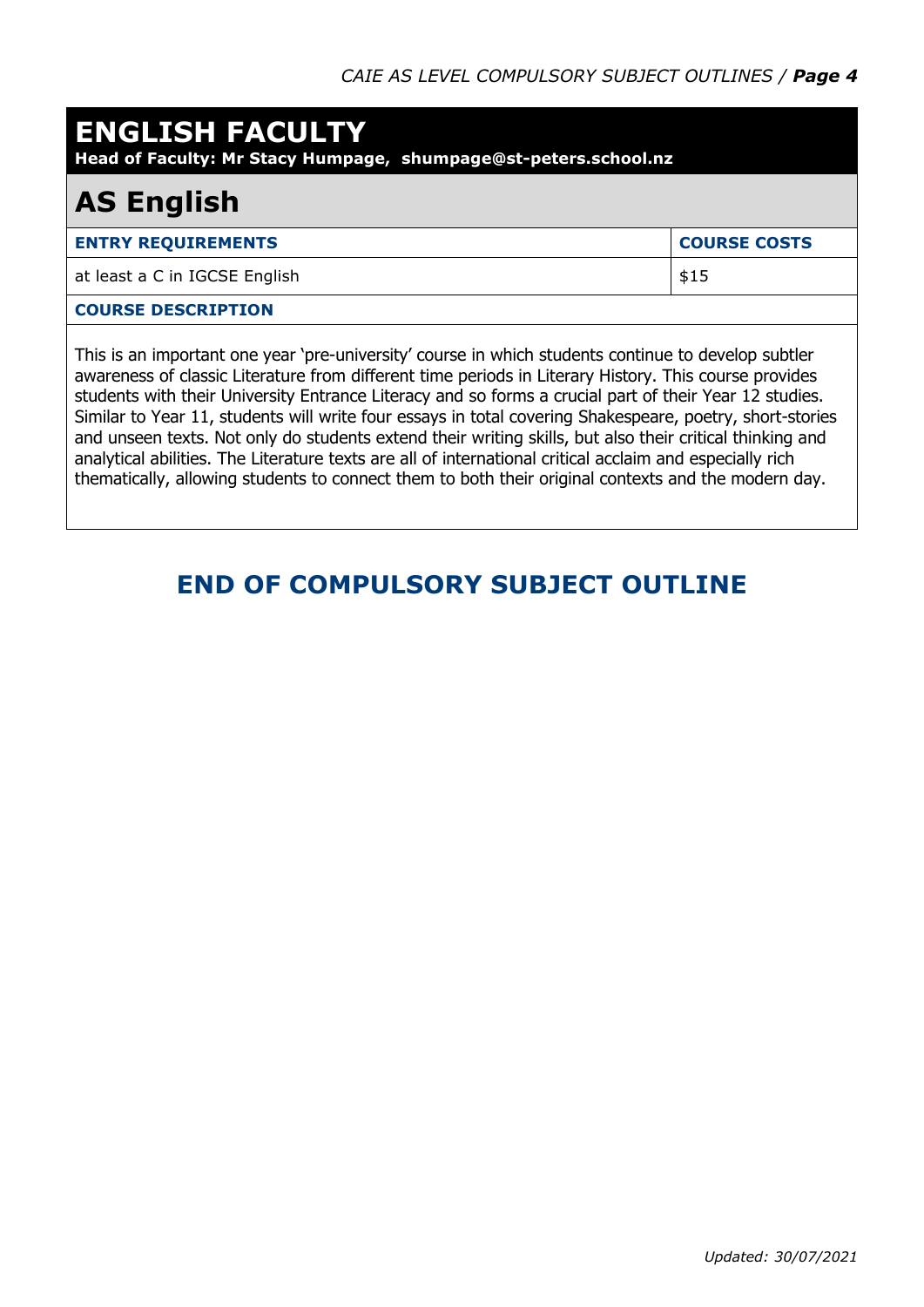### **CAIE AS LEVEL OPTIONAL SUBJECT OUTLINES: STUDENTS MUST CHOOSE FOUR**

# **ACCOUNTING FACULTY**

### **Head of Faculty: Mrs Denise Trent, dtrent@st-peters.school.nz**

## **AS Level Accounting**

| <b>ENTRY REQUIREMENTS</b>      | <b>LEADS INTO</b>  | <b>COURSE COSTS</b> |
|--------------------------------|--------------------|---------------------|
| at least C in IGCSE Accounting | A Level Accounting | NIL                 |

### **COURSE DESCRIPTION**

The AS Level Accounting syllabus builds on the IGCSE course; but it also includes Management Accounting and more problem-solving questions. The AS syllabus enables students to apply their Accounting knowledge and understanding in order to analyse and present information, give reasoned explanations, and make judgements and recommendations in a variety of modern economic and business contexts. There is a requirement for students to have completed IGCSE Accounting to a satisfactory degree to undertake AS Accounting. The AS syllabus covers the following topics:

### **Financial Accounting**

The accounting cycle Accounting for non-current assets Reconciliation and verification Preparation of financial statements

- Adjustments
- Sole traders
- Partnerships
- Limited companies

Analysis and communication of accounting information to stakeholders

### **Cost and Management Accounting**

Costing for materials and labour Traditional costing methods

- Absorption costing
- Marginal costing
- Cost-volume-profit analysis

The application of accounting to business planning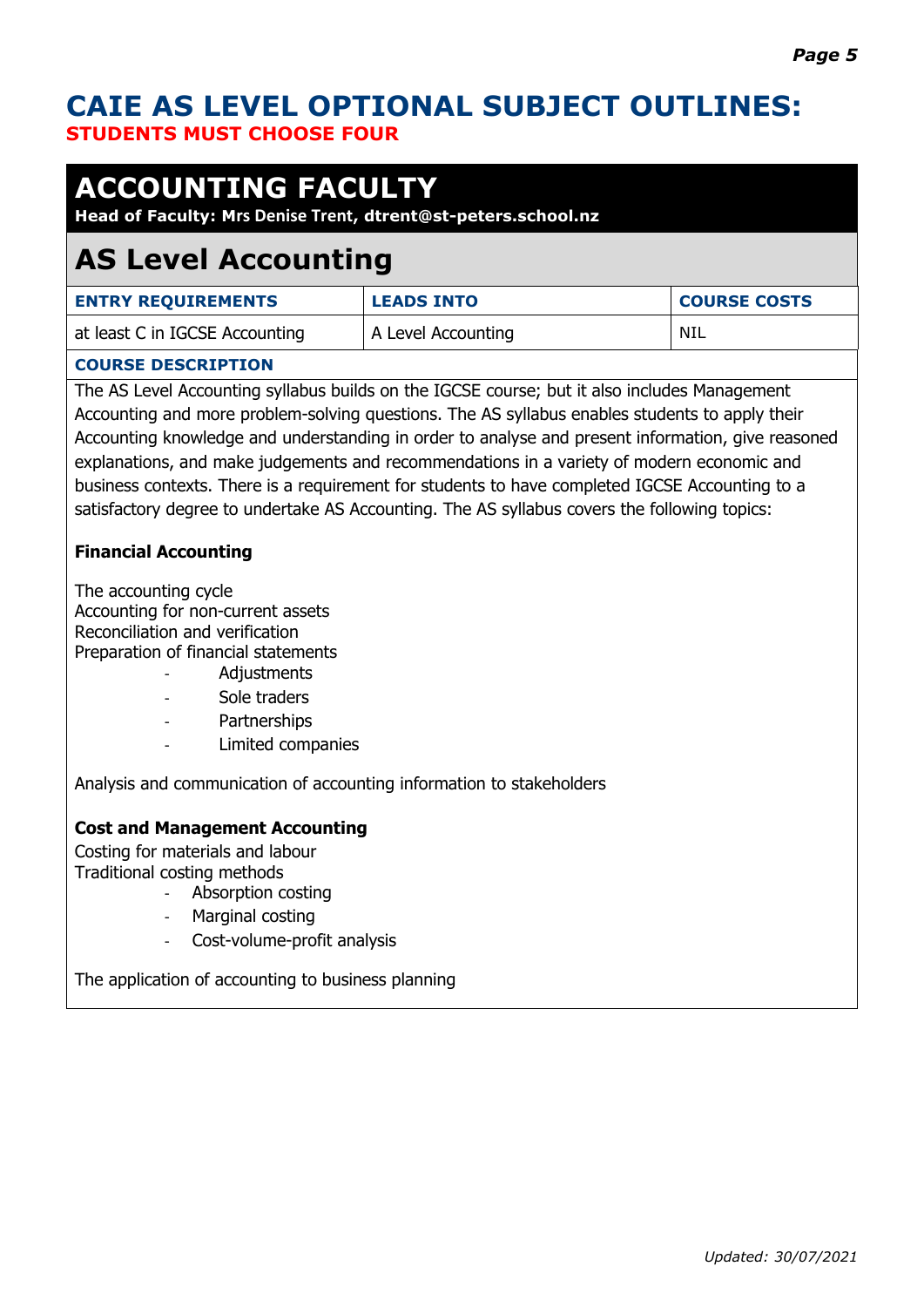# **ART FACULTY**

**Head of Faculty: Ms Nichola Barnden, nbarnden@st-peters.school.nz**

### **CAIE AS Level – Digital Media and Graphic Design**

**ENTRY REQUIREMENTS COURSE COSTS** 

at least C in IGCSE Art  $\left| \begin{array}{c} 1 \\ 2 \end{array} \right|$  s 20 materials

#### **COURSE DESCRIPTION**

In AS Art and Design – Graphic Design students will complete two bodies of work: coursework and exam work (coursework makes up 50% of the final mark and exam work the remaining 50%). Each component takes a thematic approach and a range of drawing processes are used to record information. Students will develop an understanding of design elements and principles and gain Illustrator and Photoshop skills. Students are required to give an individual response to a theme and develop ideas and use a range of techniques from contemporary and traditional artists. The emphasis for this year is on experimentation and exploration. All work is submitted digitally. A final work is presented at the end of both bodies of work. The final piece for the exam will be completed in a 10 hour formal examination.

# **CAIE AS Level – Art & Design: Painting**

| <b>ENTRY REQUIREMENTS</b> | <b>COURSE COSTS</b>                         |
|---------------------------|---------------------------------------------|
| at least C in IGCSE Art   | $$90$ materials and printing fee + Painting |
|                           | Art pack                                    |

#### **COURSE DESCRIPTION**

In AS Art and Design – Painting students will complete two bodies of work: coursework and exam work (coursework makes up 50% of the final mark and exam work the remaining 50%). Each component takes a thematic approach and a range of drawing processes are used to record information. Students are required to give an individual response to a theme and develop ideas and use a range of techniques from contemporary and traditional artists. The emphasis for this year is on experimentation and exploration. A final work is presented at the end of both bodies of work. The final piece for the exam will be completed in a 15 hour formal examination.

## **CAIE AS Level – Art & Design: Photography**

| <b>ENTRY REQUIREMENTS</b> | <b>COURSE COSTS</b>                                           |
|---------------------------|---------------------------------------------------------------|
| at least C in IGCSE Art   | $\mid$ \$130 materials and printing fee +<br>Photography pack |
|                           |                                                               |

### **COURSE DESCRIPTION**

In AS Art and Design - Photography students complete two bodies of work: coursework and exam work (coursework makes up 50% of the final mark and exam work the remaining 50%). Each component takes a thematic approach and a range of drawing processes are used to record information. Students will learn how to use a DSLR camera and studio lighting as well as postproduction editing. Students are required to give an individual response to a theme and develop ideas and use a range of techniques from contemporary and traditional artists. The emphasis for this year is on experimentation and exploration. A final work is presented at the end of both bodies of work. The final piece for the exam will be completed in a 15 hour formal examination.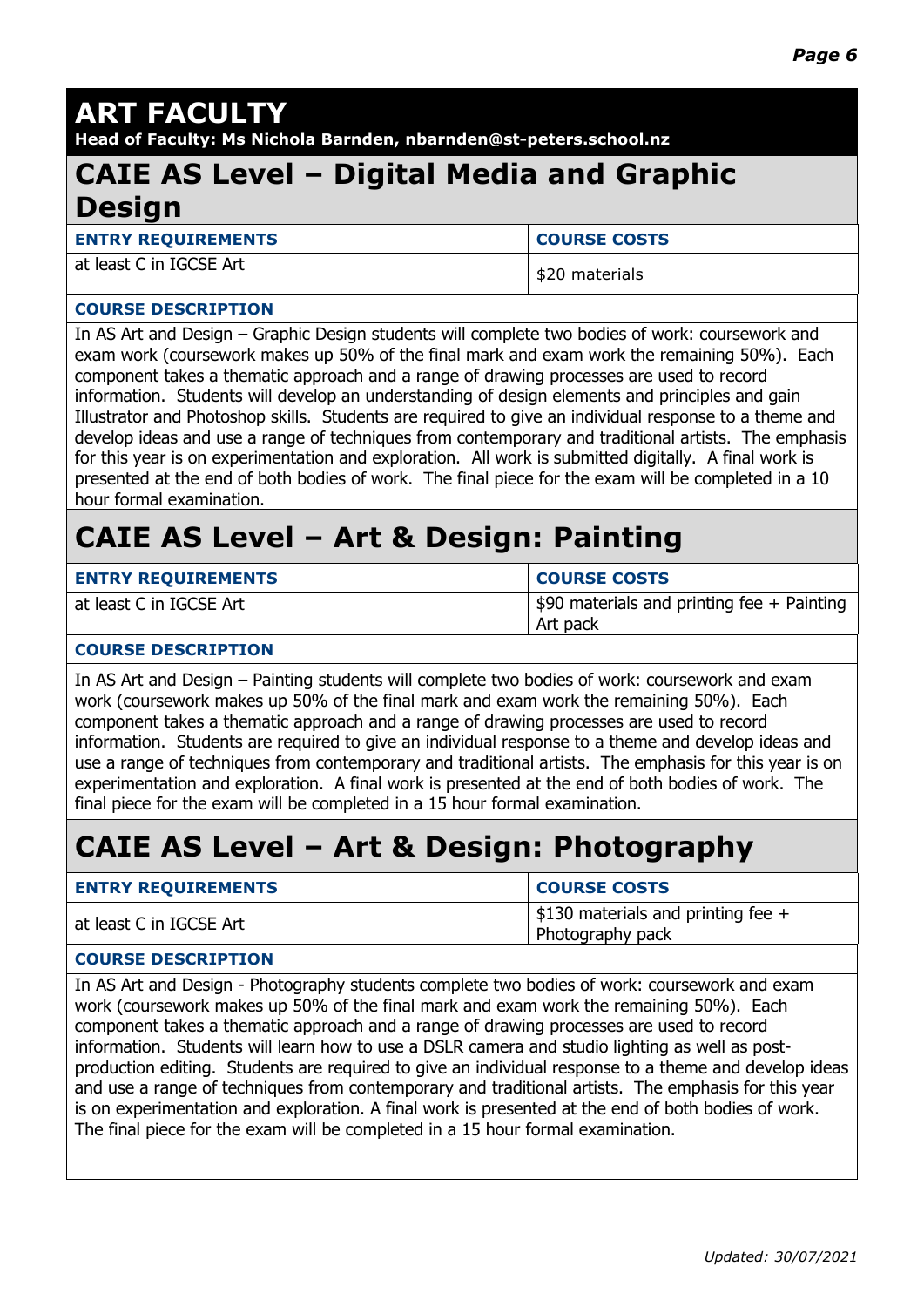# **COMMERCE FACULTY**

**Head of Faculty: Mr Steve Rewcastle, srewcastle@st-peters.school.nz**

### **AS Level Economics**

| <b>ENTRY REQUIREMENTS</b>                                | <b>LEADS INTO</b> | <b>COURSE COSTS</b> |
|----------------------------------------------------------|-------------------|---------------------|
| at least C in IGCSE Economics,<br>Mathematics or English | A Level Economics | NIL                 |
|                                                          |                   |                     |

### **COURSE DESCRIPTION**

Through AS Level Economics syllabus, students learn how to explain and analyse economic issues and arguments, evaluate economic information, and organise, present and communicate ideas and judgments clearly. The syllabus covers a range of basic economic ideas, including an introduction to the price system and government intervention, international trade and exchange rates, the measurement of employment and inflation, and the causes and consequences of inflation. Students also study the price system, the theory of the firm, market failure, macroeconomic theory and policy, and economic growth and development. This is a self-contained course and requires no prior knowledge, although a background in IGCSE Economics is preferable. AS Economics is open to all year 12 and 13 students who have attained satisfactory grades in Economics, Mathematics and/or English.

## **HUMANITIES FACULTY**

**Head of Faculty Mr Jakub Kalinowski, jkalinowski@st-peters.school.nz**

### **AS Level Classical Studies**

| <b>ENTRY REQUIREMENTS</b>                                                 | <b>COURSE COSTS</b> |
|---------------------------------------------------------------------------|---------------------|
| Year 11 Classics, or at least a 'C' grade in IGCSE History and/or English | \$10                |

### **COURSE DESCRIPTION**

2022 brings about the first syllabus update to AS Classics in a number of years. As opposed to learning four topics, students instead will have a more in-depth examination of two topics – one from the context of Ancient Greece, the other from Ancient Rome. This syllabus update is intended to better reflect the assessment style of the A-level course.

The nature of this course also builds upon the content and skills learned in Year 11 Classical Studies, although students who have not taking it are in no way disadvantaged. The content areas of our chosen topics will focus on history and literature – both which provide easy avenues for combining a rich and diverse database of evidence with significant socio-cultural analyses. The skills focus in AS Classics is heavy on the creation of fluid, precise and clear essays that are rich in evidence and critical analysis. Students will come out of the course being confident in their ability to write well, even if they begin the course with no skill in the area.

The topics taught are:

- Alexander the Great (Greek)
- Virgil's Aeneid (Roman)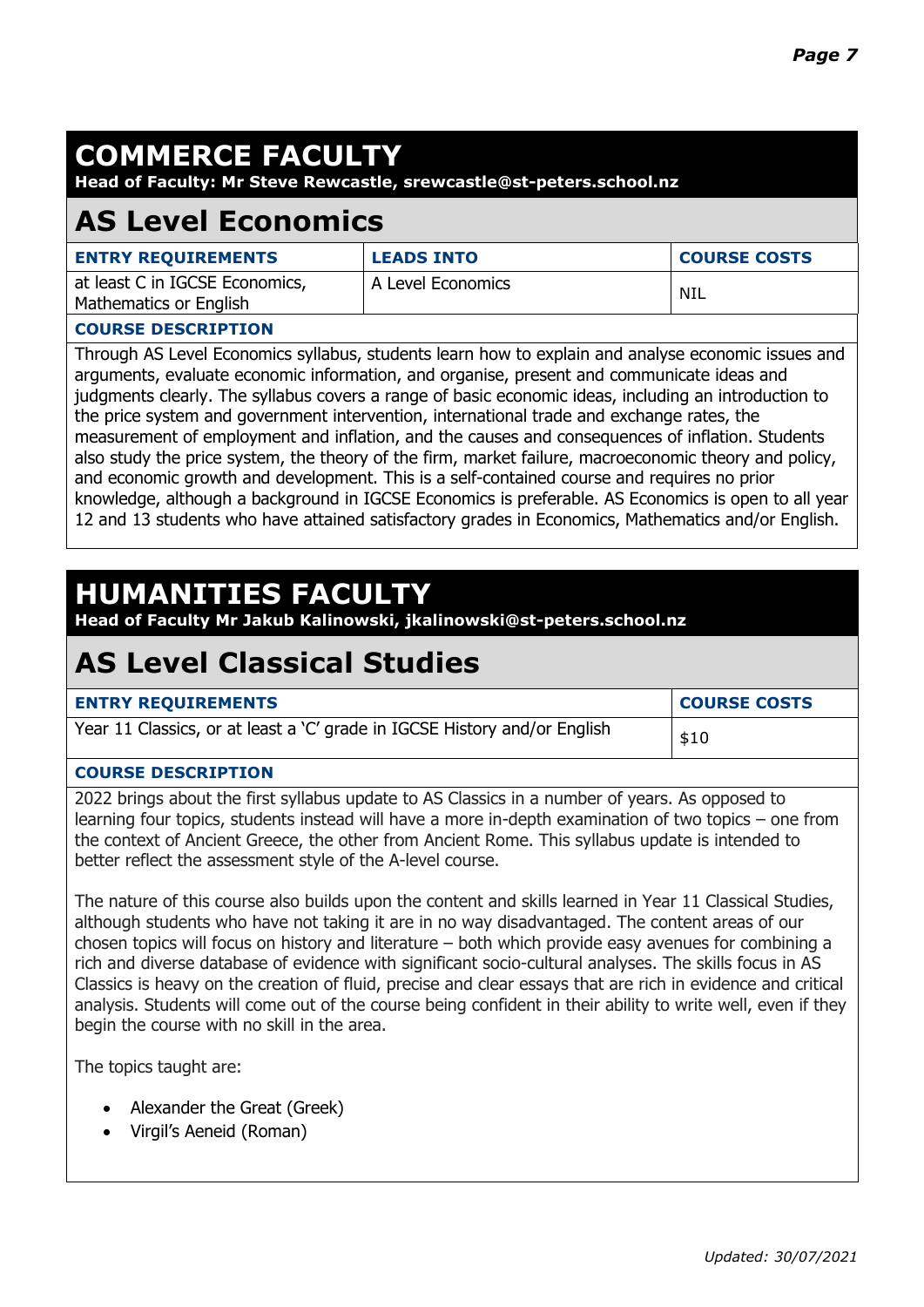# **HUMANITIES FACULTY continued**

**Head of Faculty Mr Jakub Kalinowski, jkalinowski@st-peters.school.nz**

# **AS Level Geography**

| <b>ENTRY REQUIREMENTS</b>                                                                                                    | <b>COURSE COSTS</b>                                                                                                                                                                                                                                                                                                                |
|------------------------------------------------------------------------------------------------------------------------------|------------------------------------------------------------------------------------------------------------------------------------------------------------------------------------------------------------------------------------------------------------------------------------------------------------------------------------|
| at least C in IGCSE Geography<br>and/or English or HOF approval<br>for students who have not taken<br><b>IGCSE Geography</b> | Students are encouraged to purchase the course Study Guide,<br>which covers both the AS and A Level Geography syllabus. The<br>book can be ordered online from Book Depository and costs<br>approximately NZ\$30 including shipping.<br>Cambridge International AS and A Level Geography Revision Guide.<br>ISBN: 978 144441 81487 |

### **COURSE DESCRIPTION**

The Geography course aims to develop students awareness of the relevance of geographical analysis to understanding and solving contemporary human and environmental problems. The course introduces candidates to the main elements of Physical and Human Geography and the interrelationships between these components. It encourages an understanding of the principal processes operating at different scales within Physical and Human Geography; develops candidates' sense of relative location, including an appreciation of the complexity and variety of natural and human environments; and explains the causes and effects of change over space and time on the natural and human environments. The Geography course aims to develop candidates' ability to handle and evaluate different types and sources of information; develop candidates' ability to think logically, and to present an ordered and coherent argument in a variety of ways; and to promote candidates' awareness of the need for understanding, respect and co-operation in conserving the environment and improving the quality of life both at a global scale and within the context of different cultural settings. Topics studied are:

The Physical Environment:

Hydrology and fluvial geomorphology; Atmosphere and weather; Rocks and weathering. The Human Environment:

Population; Migration; Settlement dynamics.

# **AS Level History**

| <b>ENTRY REQUIREMENTS</b>                  | <b>COURSE COSTS</b> |
|--------------------------------------------|---------------------|
| at least C in IGCSE History and/or English | \$10                |

#### **COURSE DESCRIPTION**

This course builds upon the skills and knowledge attained in the IGCSE History programme. This course is only open to Year 12 and Year 13 students. The wide-ranging scope of themes and topics allows for greater coverage of events in modern world History. The skills focus shifts towards essay writing and a more comprehensive source-based question. A focus on  $19<sup>th</sup>$  century European history – particularly themes relating to revolutions, nationalism and liberalism – underpin the A.S. History programme.

The exams are separated into a separate source-based paper (Paper 1) and a theme-based (Paper 2) exam.

Topics taught include:

- The Industrial Revolution in Britain, 1750–1850
- Liberalism and nationalism in Germany, 1815-71
- The Russian Revolution, 1894–1921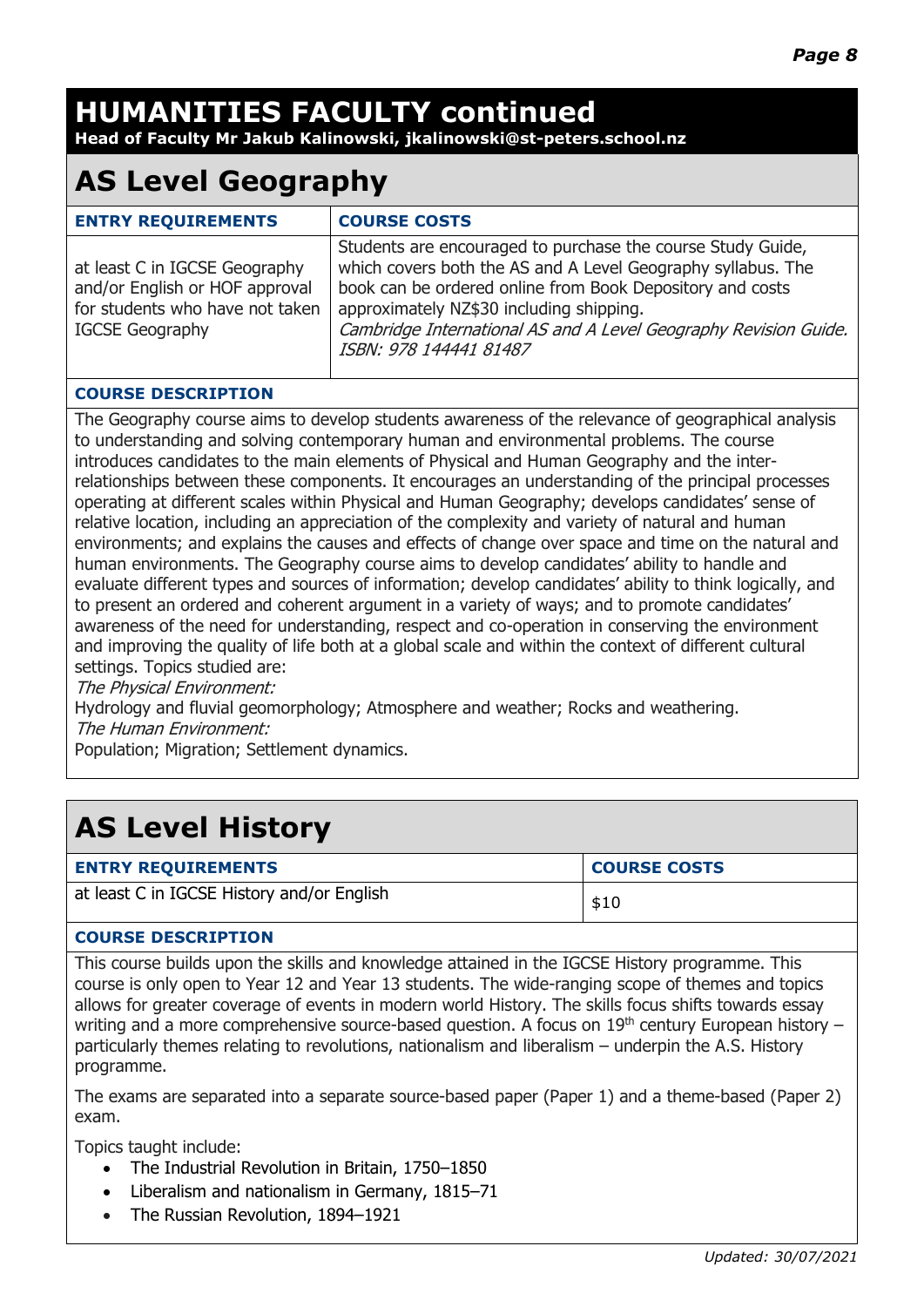# **LANGUAGES FACULTY**

**Head of Faculty: Mrs Margaret Ubels-Rattray, mubels@st-peters.school.nz**

### **AS Level French**

| <b>ENTRY REQUIREMENTS</b> | <b>COURSE COSTS</b>                 |
|---------------------------|-------------------------------------|
| D in IGCSE French         | \$35 language Perfect Subscription, |
|                           |                                     |

#### **COURSE DESCRIPTION**

Successful students in AS French are able to understand complex and sophisticated texts about a wide variety world issues. They are able to discuss these at length, expressing ideas and justifying their points of view. They are able also to write extended essays defending a point of view. There are 3 exams: Speaking (29%) essay (21%,) Reading and Guided writing (50%). Students may also sit the international DELF exam (optional)

# **AS Chinese**

| <b>ENTRY REQUIREMENTS</b>                                  | <b>COURSE COSTS</b>                                                                              |
|------------------------------------------------------------|--------------------------------------------------------------------------------------------------|
| D in IGCSE Chinese or excellence endorsement<br>in level 2 | \$35 Language Perfect Subscription<br>HSK and AUT on line course costs (optional.<br>Costs vary) |

#### **COURSE DESCRIPTION**

This is an 18 month course beginning in the middle of year 12 and continuing into year 13. Candidates sit the exam at the end of year 13. Successful students in AS Chinese are able to understand complex and sophisticated texts about a wide variety of world issues. They are able to discuss these at length orally and in writing, expressing ideas and justifying their points of view. They are able to write extended essays defending a point of view. There are 2 exams: Essay (30%,) Reading and Guided writing (70%).

Students are also given the opportunity to sit the international HSK exam and the AUT course (1st semester) which is worth 15 university credits

## **AS Level Spanish**

| <b>ENTRY REQUIREMENTS</b> | <b>COURSE COSTS</b>                         |
|---------------------------|---------------------------------------------|
| D in IGCSE Spanish        | <b>I \$35 language Perfect Subscription</b> |

Successful students in AS Spanish are able to understand complex and sophisticated texts about a wide variety world issues. They are able to discuss these at length, expressing ideas and justifying their points of view. They are able also to write extended essays defending a point of view. There are 3 exams: Speaking (29%) essay (21%,) Reading and Guided writing (50%).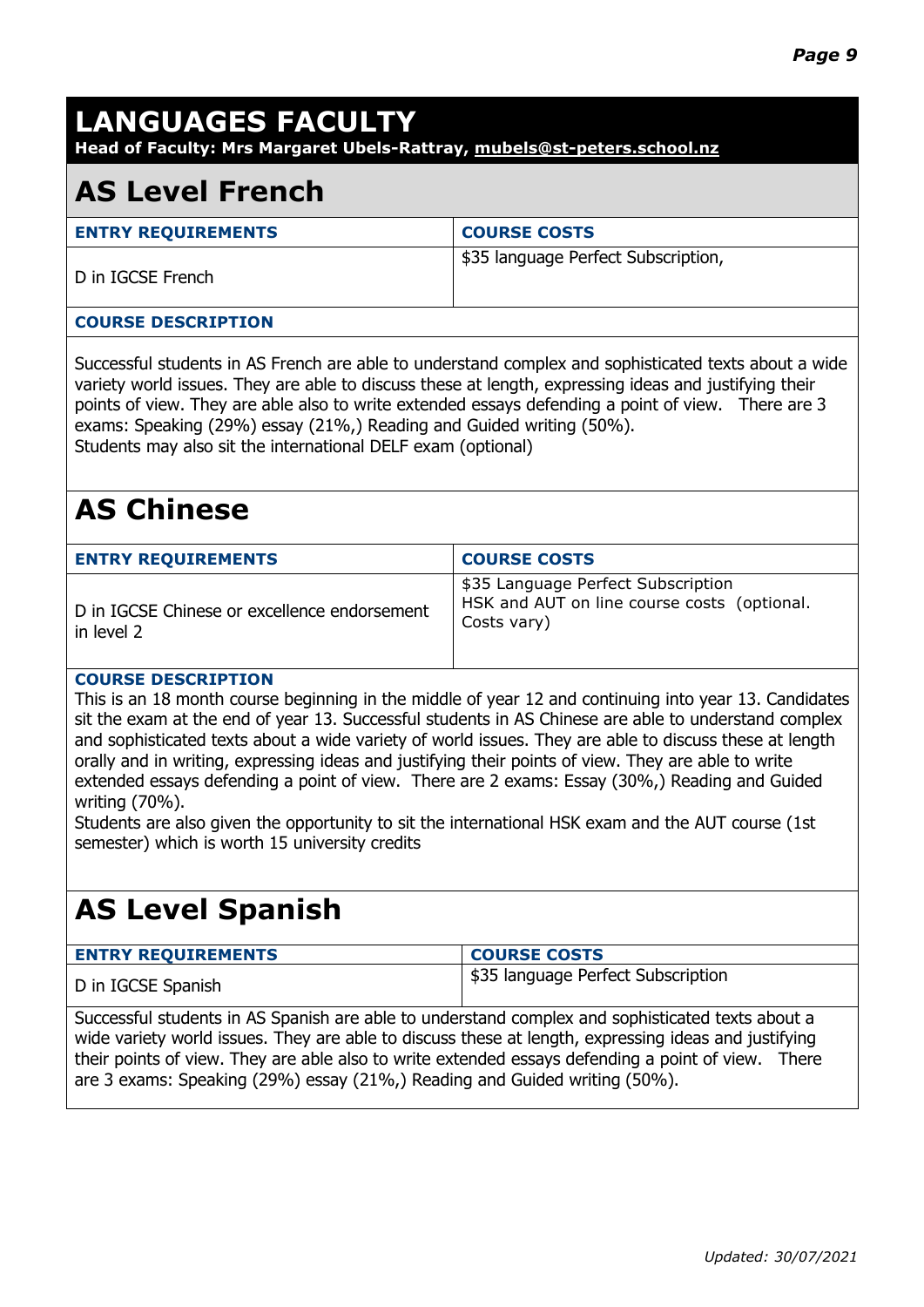# **MATHEMATICS FACULTY**

**Head of Faculty: Mr Matt Bindon, mbindon@st-peters.school.nz**

## **AS Level Mathematics**

| <b>ENTRY REQUIREMENTS</b>         | <b>COURSE COSTS</b> |
|-----------------------------------|---------------------|
| at least 65% in IGCSE Mathematics | - NIL               |

#### **COURSE DESCRIPTION**

This course is made up of two Papers: Pure Mathematics 1 and Statistics 1. Pure Mathematics 1 consists of the following topics: coordinate geometry, surds and indices, functions and graphs, quadratics, inequalities, differentiation, applications of differentiation, sequences, trigonometry, and integration. Statistics 1 has the following topics: representation of data, measures of location and spread, probability, probability distributions, binomial distributions, geometric distribution, expectation and variance of random variables and normal distribution.

Pure Mathematics 1 is worth 75 marks (60% of total mark) and has an exam of length 1 hour and 50 minutes. Statistics 1 is worth 50 marks (40% of total mark) with an exam length of 75 minutes.

### **MUSIC FACULTY**

**Head of Faculty: Ms Elinora Iversen, eiversen@st-peters.school.nz**

### **A Level Music**

| <b>ENTRY REQUIREMENTS</b>        | <b>COURSE COSTS</b> |
|----------------------------------|---------------------|
| AS Music / Equivalent entry test | NIL                 |

#### **COURSE DESCRIPTION**

Students choose **two** of the **following three** options below.

1. Extended Performance: 15-20 minute performance on a single instrument plus a 1000-1500 word research report analyzing the music, comparing performances of the piece and discussing various performance and issues arising through practice.

2. Extended Composition: Single composition 6-8 minutes plus 1000-1500 word research report on relevant composers and styles and their impact on the composition, explaining the context and purpose of composition and providing an account of technical and creative decisions made.

3. Investigating Music:

a) 500 words outlining proposed area of study (Please remove this sentence as this is no longer a requirement)

b) 2500-3000 words on music topic such as repertoire of instrument, national characteristics, a genre, composer/performer etc.

c) 500 words reflective statement on process of research and listening.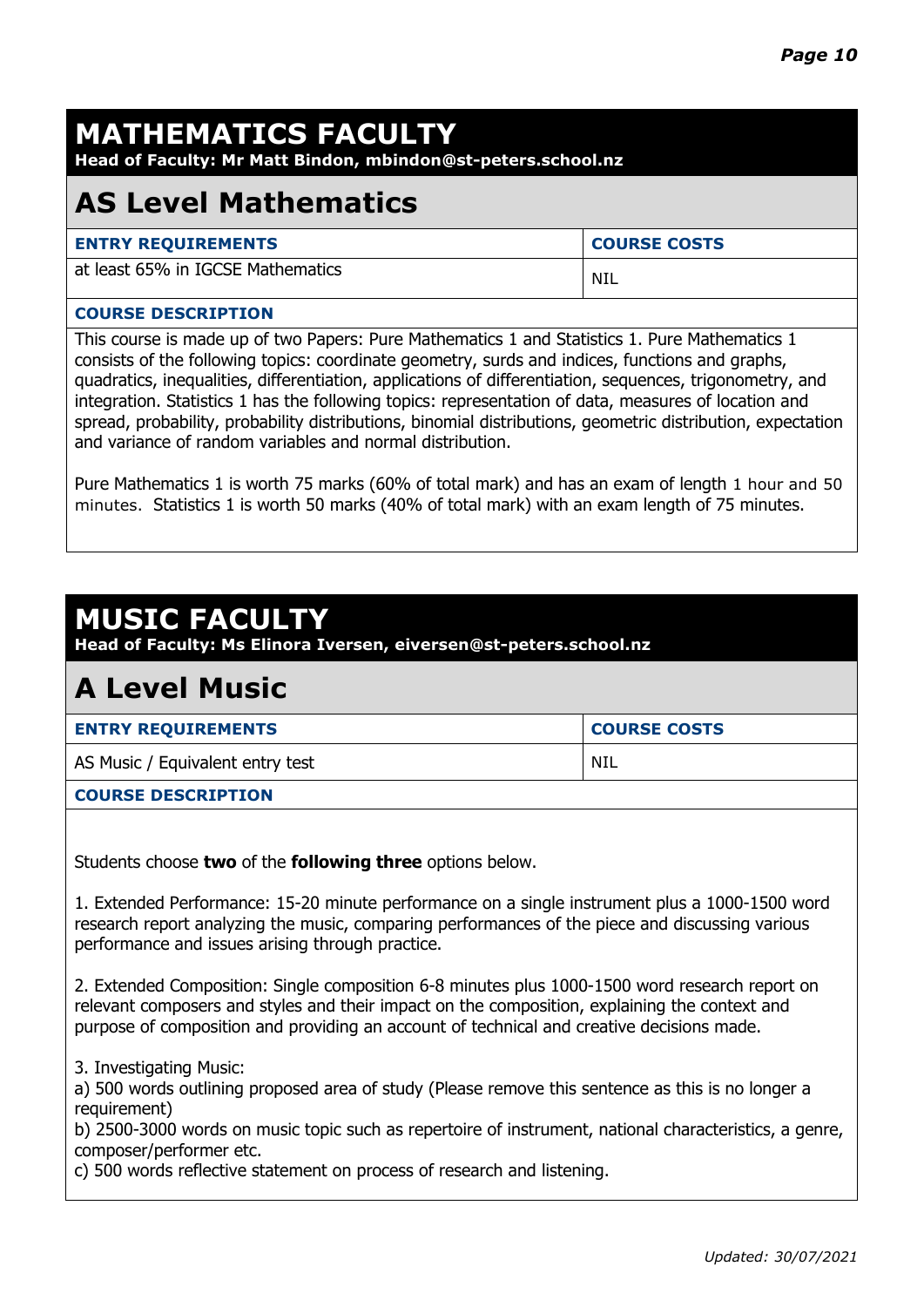# **PHYSICAL EDUCATION FACULTY**

**Head of Faculty: Mr Andrew Illman, aillman@st-peters.school.nz** 

# **AS Level Academic Physical Education**

| <b>Entry Requirements</b>              | <b>COURSE COSTS</b>                    |
|----------------------------------------|----------------------------------------|
| at least C in IGCSE Physical Education | Textbook and course-related costs \$50 |

#### **COURSE DESCRIPTION**

AS Physical Education consists of 3 components:

- 1. (70%) of the course is made up of a written paper to be assessed externally in a 2.5 hr examination. It will consist of 3 sections:
	- Applied Anatomy and Physiology
	- Acquiring, Developing and Performing Movement Skills
	- Contemporary Studies in Physical Education and Sport.
- 2. 20% of the Coursework students will follow a minimum of 2 activities offered. Assessments will take place in conditioned competitive situations.
- 3. In addition, students will need to produce an action plan. Students will need to design, explain and follow an action plan for improvement in one of their chosen activities. These will be internally assessed and externally moderated by CAIE.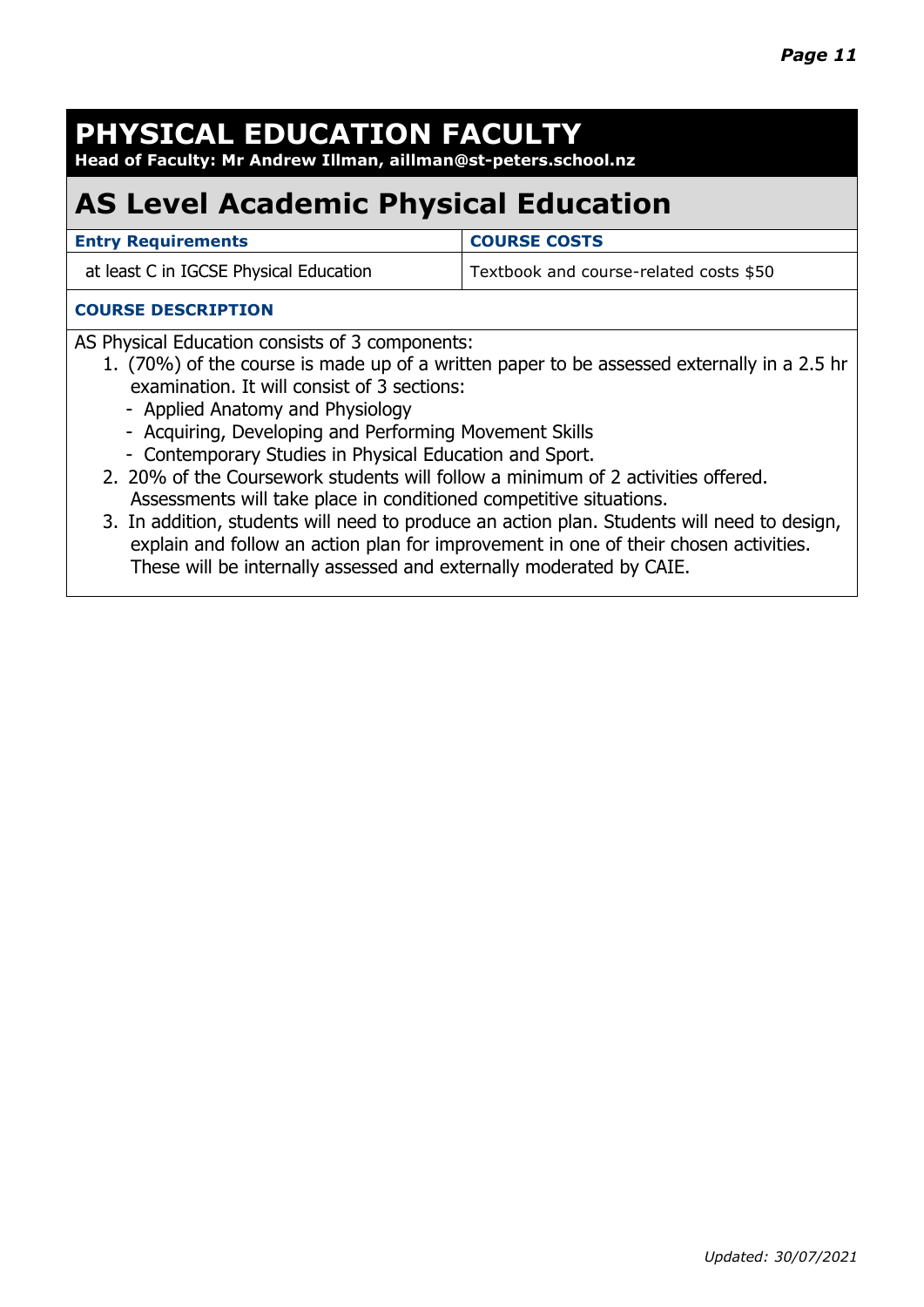# **SCIENCE FACULTY**

**Head of Faculty: Mr Kevin Barker, kbarker@st-peters.school.nz**

## **AS Level Biology**

| <b>ENTRY REQUIREMENTS</b>                   | <b>COURSE COSTS</b>               |
|---------------------------------------------|-----------------------------------|
| $A^*$ , A or B in IGCSE Biology recommended | \$40 Biozone stationery, \$25 for |
| C Grade entry requiring interview with HOF. | additional resources              |

#### **COURSE DESCRIPTION**

AS Biology is a single award course which builds on knowledge and skills developed in IGCSE Biology. The course is assessed by 3 papers sat in October and November including 2 theory papers and an advanced practical skills paper.

## **AS Level Chemistry**

| <b>ENTRY REQUIREMENTS</b>                                                                    | <b>COURSE COSTS</b> |
|----------------------------------------------------------------------------------------------|---------------------|
| $A^*$ , A or B in IGCSE Chemistry recommended<br>C Grade entry requiring interview with HOF. | Course Manual \$30  |

#### **COURSE DESCRIPTION**

AS Chemistry is a single award course which builds on knowledge and skills developed in IGCSE Chemistry. The course is assessed by 3 papers sat in October and November including 2 theory papers and an advanced practical skills paper.

# **AS Level Physics**

| <b>ENTRY REQUIREMENTS</b>                                                                                    | <b>COURSE COSTS</b>       |
|--------------------------------------------------------------------------------------------------------------|---------------------------|
| $A^*$ , A or B in IGCSE Physics, plus $A^*$ , A or B in IGCSE<br>Mathematics, this will be strictly enforced | \$25 for Practical manual |

### **COURSE DESCRIPTION**

AS Physics is a single award course which builds on knowledge and skills developed in IGCSE Physics. The course is assessed by 3 papers sat in October and November including 2 theory papers and an advanced practical skills paper.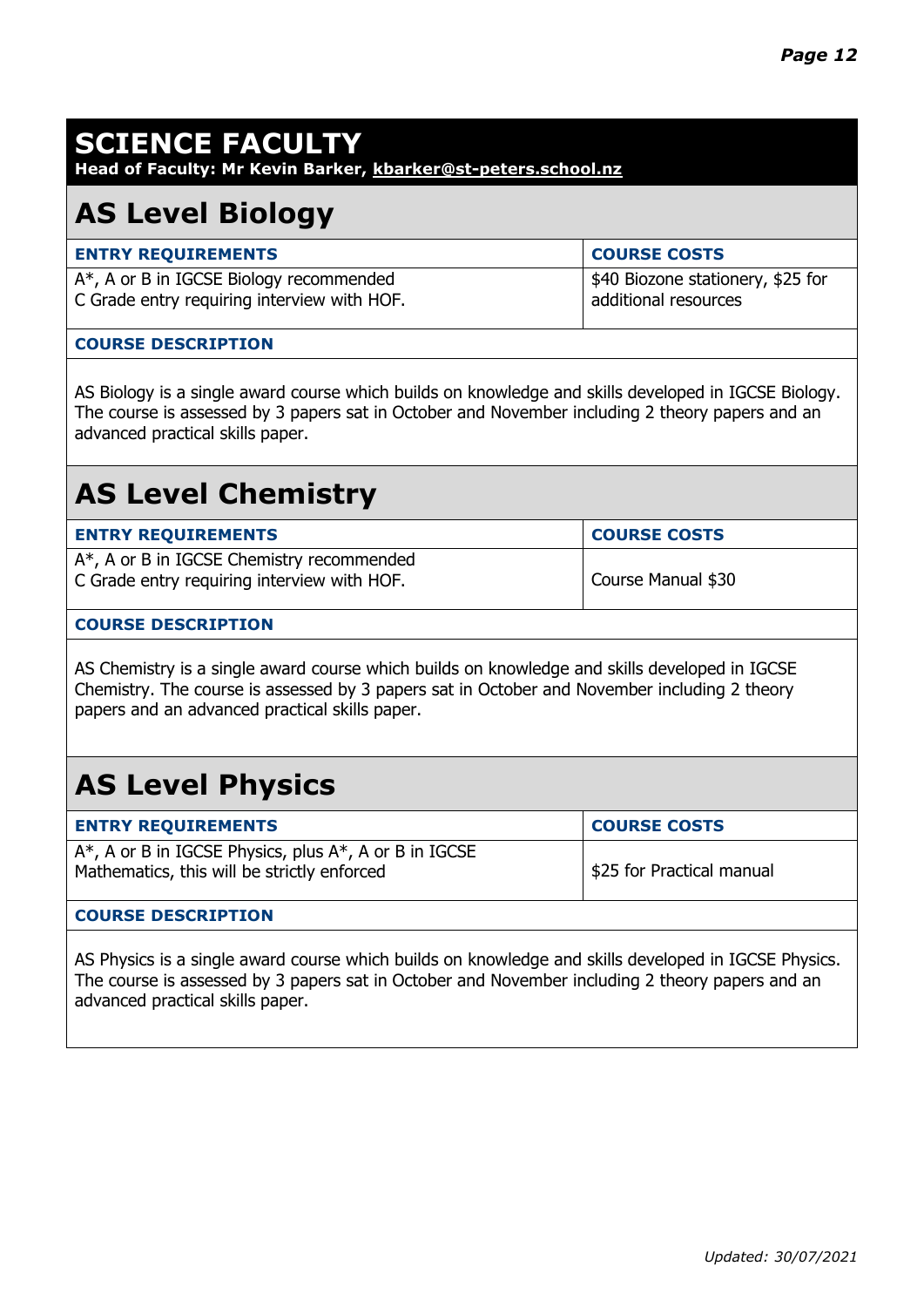# **TECHNOLOGY FACULTY**

**Head of Faculty: Mr Jono Bay jbay@st-peters.school.nz**

# **AS Level Design & Technology (Product Design)**

| <b>ENTRY REQUIREMENTS</b>                                                     | <b>COURSE COSTS</b> |
|-------------------------------------------------------------------------------|---------------------|
| Prior knowledge gained in Design &<br>Technology/at least a "D" pass at IGCSE | \$125               |
|                                                                               |                     |

### **COURSE DESCRIPTION**

AS Level Consists of two components:

**Component 02:** This is a portfolio for a spatial design completed in class, this is weighted at 40% of the overall grade. Candidates are required to identify a need or opportunity for a spatial design and follow the design process to produce a final outcome. Candidates write their own brief, undergo appropriate research, generate concepts using drawing techniques and create a final model to be exhibited to an audience.

**Component 13:** This is a written paper weighted at 60% of the overall grade completed during end of the year examinations. The paper is completed in 3 hours and split into 3 sections. Sections A and B tests candidtates material and manufacturing knowledge in the form of short written answers and quick sketching. Section C requires candidates to design an original outcome to a given problem using a variety of drawing techniques combined with annotation.